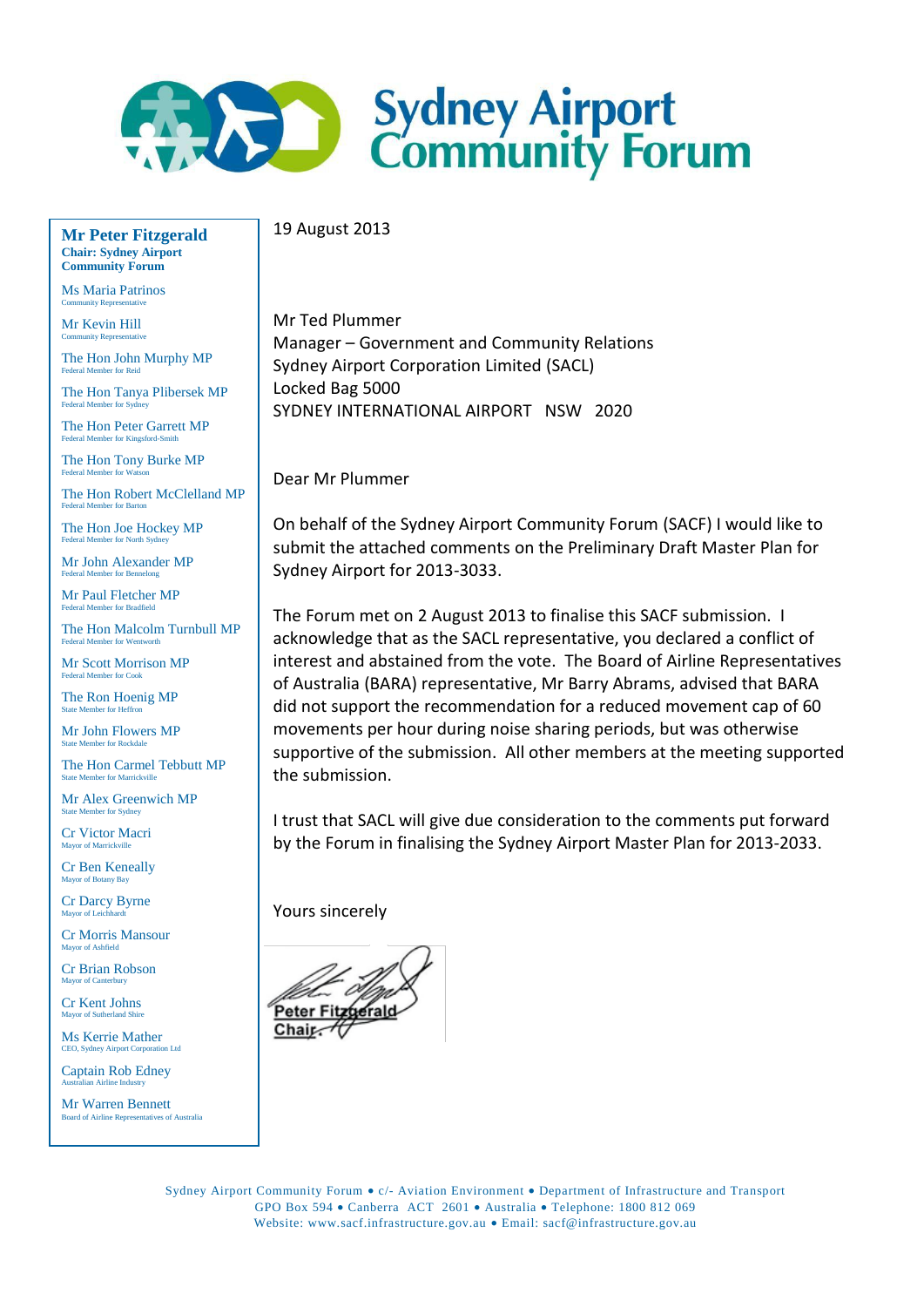

# **SYDNEY AIRPORT PRELIMINARY DRAFT MASTER PLAN 2033 SYDNEY AIRPORT COMMUNITY FORUM SUBMISSION**

As set out in its Terms of Reference, SACF is a community forum for providing advice to the Minister for Infrastructure and Transport on the abatement of aircraft noise and related environmental issues at Sydney Airport, and is the main body for consultation on the Long Term Operating Plan (LTOP) for the Airport.

The main issue of concern to SACF in relation to the Preliminary Draft Master Plan (PDMP) is aircraft noise, in particular the ability to maintain aircraft noise abatement through the curfew, the movement cap and the noise sharing arrangements set out in LTOP. The number of aircraft movements is the key factor in determining both the levels of aircraft noise exposure and the ability for air traffic controllers to use noise sharing modes, and SACF will focus on aircraft movements.

SACF is concerned that an increasing number of aircraft movements will make LTOP unworkable. Sydney Airport regularly fails to meet the runway end targets set out in LTOP with the current level of traffic, and the forecast growth in aircraft movements outlined in the PDMP will further reduce the airport's ability to deliver noise sharing.

SACF is also concerned that the PDMP seriously overestimates the rate of growth in aircraft loadings over the term of the master plan, and this will result in even greater numbers of aircraft movements, that will further reduce the ability for the airport to deliver noise sharing to the point where LTOP will no longer be able operate as intended. The PDMP appears to be based very much on a best case scenario of aircraft utilisation, rather than one consistent with the independent views of the Bureau of Infrastructure, Transport and Regional Economics (BITRE) and the Joint Study on Aviation Capacity for the Sydney Region. There is also no sensitivity analysis to inform the consequences of failure to achieve the assumed aircraft utilisation.

Finally, and perhaps most importantly, SACF is concerned that the PDMP seriously misrepresents the ability of Sydney Airport to cope with long-term air travel demand. Acceptance of this position could lead governments at all levels to defer action on the construction of a second Sydney Airport and supporting infrastructure. As the Joint Study on aviation capacity in the Sydney region notes, inaction on additional aviation capacity for Sydney would come at a cost of \$34 billion in lost GDP and cost the creation of 17,300 jobs annually. It would also spell the end of Sydney Airport's Long Term Operating Plan (LTOP).

### **The Long Term Operating Plan**

LTOP was introduced in 1997 in the face of overwhelming public opposition to aircraft noise resulting from a very high level of use of the parallel runways for arrivals and departures over the northern suburbs. It aims to put as many flights over water and for the remaining flights to be shared between the other three directions as equally as is operationally feasible.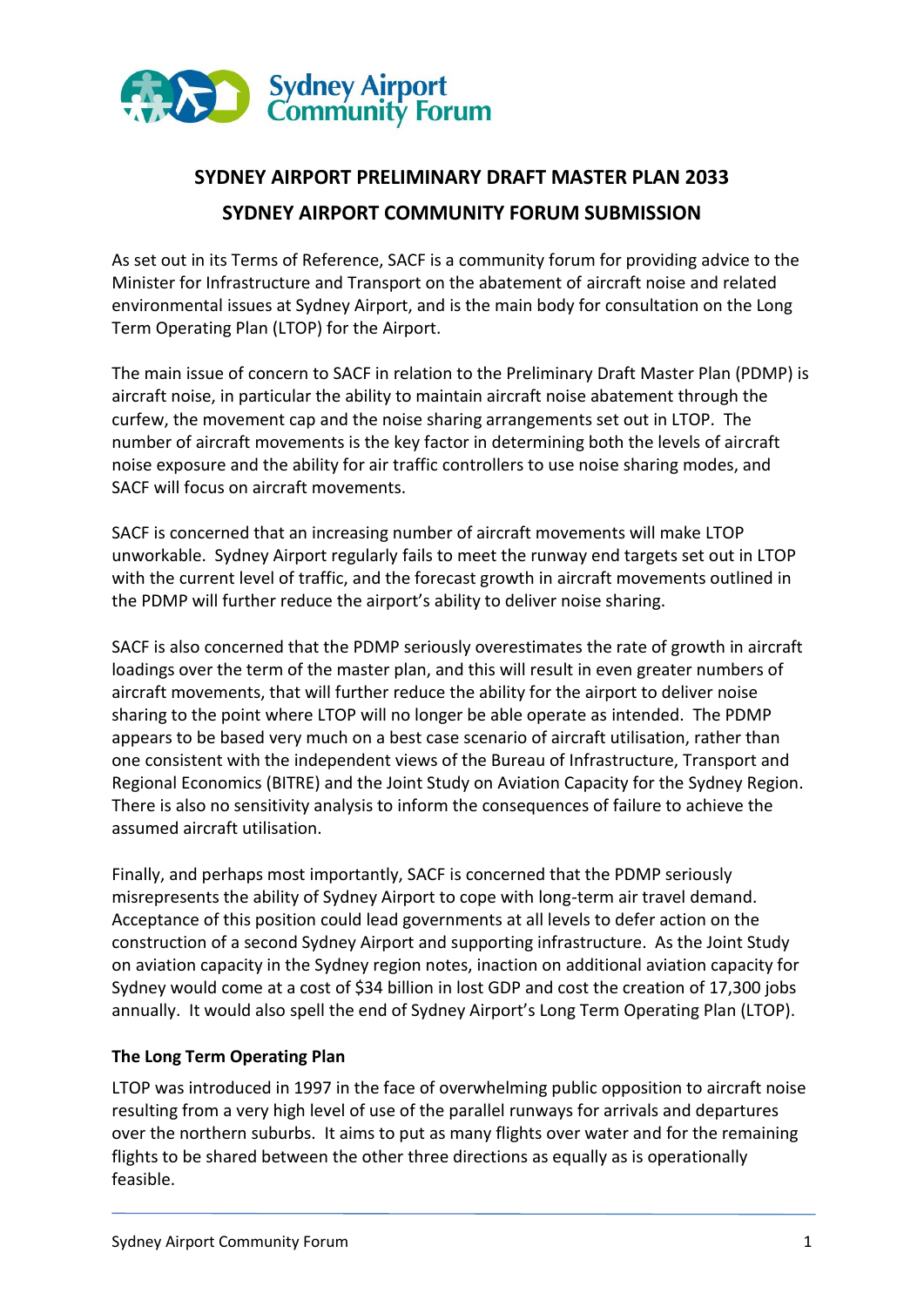The LTOP runway end targets are 55% for the south, 17% for the north, 13% for the east and 15% for the west. While the targets for the south and the east are sometimes met, the targets for the north and the west have never been met, with movements to the north significantly above the target and movements to the west significantly below.

There are ten noise sharing runway modes under LTOP, including two modes (Modes 9 and 10) which use the parallel runways exclusively. Although they are part of the noise sharing arrangements, these parallel runway modes account for an unacceptably high and growing share of all movements -averaging 82.5% of all aircraft movements for the five years 2008- 2012. Because LTOP does not draw a distinction between parallel runway modes and other noise sharing modes, it is sometimes argued that LTOP is still working even when parallel runway operations are used all day. Clearly this is not in the spirit of LTOP, which was designed to provide respite from parallel runway operations.

LTOP has survived for so long because it is a reasonable plan and was designed with community and industry consultation and support. It recognises that aviation is an essential service but also that residents need to have reasonable respite from aircraft noise and it seeks to balance those conflicting interests in a way that is fair and reasonable.

However, as the number of aircraft movements increases, it becomes impossible to share aircraft movements fairly. While Sydney Airport Corporate Limited (SACL) claims that it will still operate the airport in accordance with LTOP, it will be operating the airport at a level of traffic where LTOP can no longer do what it was designed to do – that is to share aircraft noise fairly.

The Joint Study on aviation capacity in the Sydney region reported Airservices Australia's conclusions that:

- There are already some issues with utilising the full range of LTOP modes (of the 10 modes, four are either currently experiencing limits or will do prior to 2015); and
- Utilisation of the LTOP noise-sharing modes will reduce to zero over time with demand growth.

The report further concluded that by 2020, noise sharing modes will only be able to be operated for a small number of hours after 8.00pm each weekday, and on weekends.

### **Consultation**

The Forum notes that SACL has consulted widely and conducted a number of information sessions in surrounding suburbs. Direct engagement with SACF has been sought and the Forum recognises that the consultation undertaken for the 2033 Master Plan is the most thorough since privatisation of the airport. However the level of engagement is limited by a lack of detail in some areas, given the complexity of the issues involved.

Given the experience of SACF members, the Forum aims to provide a critical analysis of the PDMP that can examine its impact on the community. To this end, the Forum is pleased that SACL has acted on SACF's recommendation to make information available in a TNIP Compact Format to allow better understanding of future aircraft noise impact.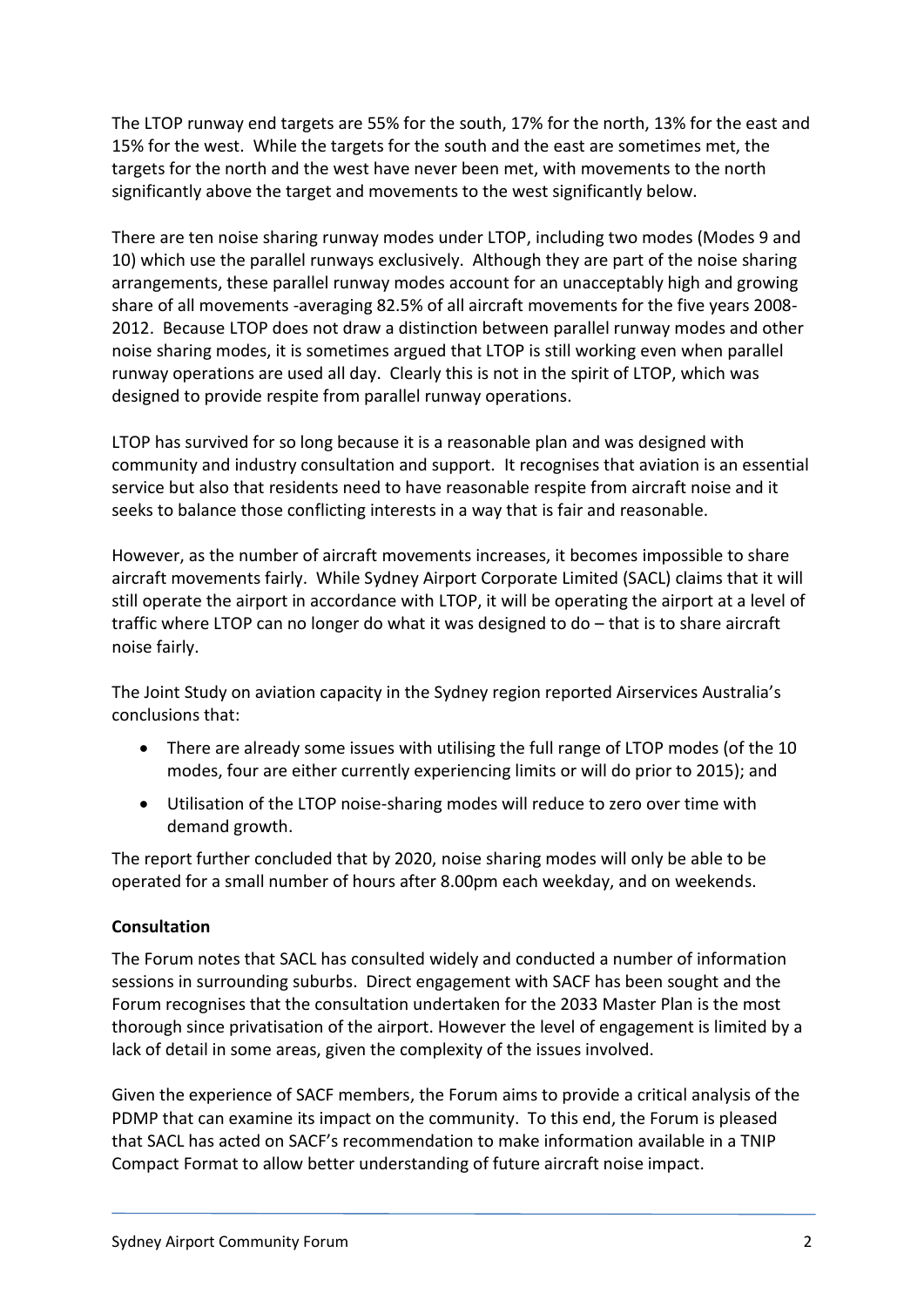However while the PDMP includes the ANEF for 2033 and the N70 contours, the inclusion of N65 and N60 contours in both the PDMP and TNIP package would provide a more detailed picture of the noise impact of forecast aircraft movements.

## **Scene Setting**

The primary underlying message of the PDMP appears to be this – there is no need for Commonwealth, State and local governments and airlines to plan for additional aviation capacity in the Sydney region as Sydney Airport will comfortably accommodate future demand into the second half of the  $21<sup>st</sup>$  century. In fact, the message appears to be that long-term demand can be even more comfortably accommodated than was anticipated in the 2029 Master Plan. The Master Plan presents what SACF regards as a simplistic twofold strategy to achieve this: (1) that co-location of terminal facilities will level off peak demand and (2) that aircraft utilisation will improve to the extent that far fewer aircraft movements are required to deliver the anticipated passenger growth.

SACF submits that each of these scenarios is unlikely to eventuate. All levels of governments should recognise the need to construct a second Sydney airport as soon as possible to ensure Sydney can deliver the aviation services that support our social and economic well-being while maintaining a more realistic possibility that noise-sharing can be delivered at Sydney Airport.

The PDMP should acknowledge that a decision on building a Second Sydney Airport would fundamentally change its assumptions and recommendations to the extent that the Master Plan would need to be redone.

# **Forecasts**

**.** 

The PDMP forecasts that passenger numbers will grow by 3.4% per annum, with 100% more passengers using Sydney Airport by 2033. This forecast is consistent with estimates from the Joint Study on Aviation Capacity for the Sydney Region $^1$  (3.2%) and the Bureau of Infrastructure, Transport and Regional Economics<sup>2</sup> (3.6%).

However the forecast growth rate for aircraft movements appears low in comparison to other studies. The PDMP forecasts that aircraft movements will grow by 1.2% per annum, with 27% more aircraft movements in 2033. In a technical report to the Joint Study<sup>3</sup> Airservices Australia forecast aircraft movements to grow by 1.8% per annum from 2012 to 2020 and by 1.6% from 2020 to 2025. In 2010 BITRE forecast aircraft movements to grow by 2.3% per annum from 2008-09 to 2029-30. Lower growth in aircraft movements is only possible with higher growth in aircraft loadings.

 $<sup>1</sup>$  Joint Study on aviation capacity for the Sydney region</sup>

[http://www.infrastructure.gov.au/aviation/sydney\\_av\\_cap/](http://www.infrastructure.gov.au/aviation/sydney_av_cap/) 2 Bureau of Infrastructure Transport and Regional Economics (BITRE) Report 117 *Aircraft Movements through capital city airports to 2029-30:* [http://www.bitre.gov.au/publications/2010/files/report\\_117.pdf](http://www.bitre.gov.au/publications/2010/files/report_117.pdf)

3 Airservices Australia 2012 Joint Study of Aviation Capacity in the Sydney Region, Technical Report B4 *Effect of forecast demand on the Long Term Operating Plan for Sydney (Kingsford-Smith) Airport:* 

*[http://www.infrastructure.gov.au/aviation/sydney\\_av\\_cap/files/Technical\\_Papers\\_Volume\\_2-](http://www.infrastructure.gov.au/aviation/sydney_av_cap/files/Technical_Papers_Volume_2-Joint_Study_on_Aviation_Capacity_in_the_Sydney_Region.pdf) [Joint\\_Study\\_on\\_Aviation\\_Capacity\\_in\\_the\\_Sydney\\_Region.pdf](http://www.infrastructure.gov.au/aviation/sydney_av_cap/files/Technical_Papers_Volume_2-Joint_Study_on_Aviation_Capacity_in_the_Sydney_Region.pdf)*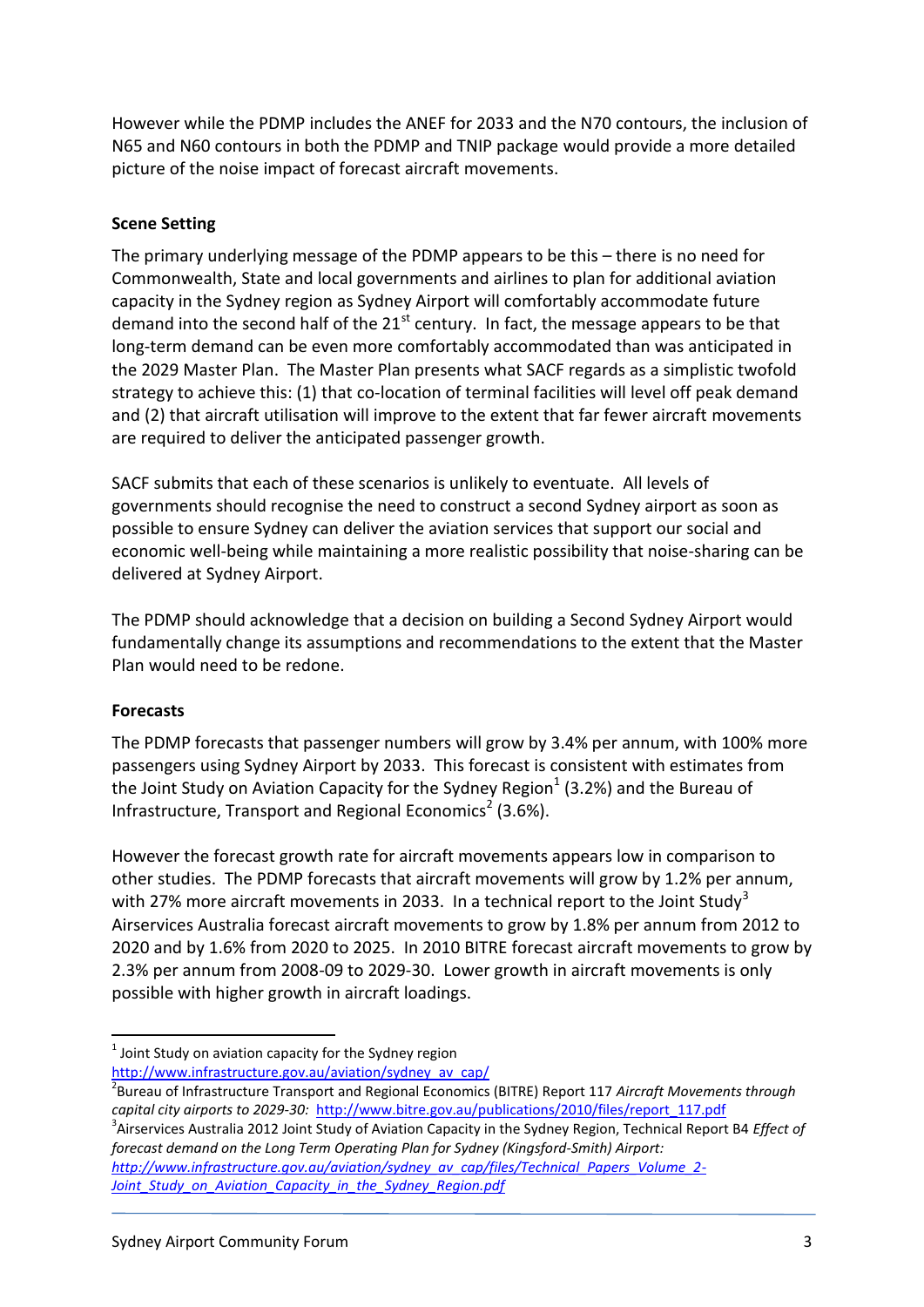Analysis of the PDMP forecasts shows that the concentration of jet aircraft can be expected to increase over the planning period. The PDMP includes information on jet aircraft movements in *Figure 14.9 Average daily jet aircraft movements 2033*. This figure shows jet aircraft movements on different flight paths, and by summing up the relevant flight path movements it can be shown that there will be an average of 917 jet aircraft movements per day in 2033. Performing the same calculation on a similar figure in the December 2012 Airservices Sydney Airport Operational Statistics<sup>4</sup> report indicates that there was an average of 638 jet aircraft movements per day in 2012. This indicates a growth of 44% in jet aircraft movements, compared with the 27% growth in all aircraft movements noted above.

Based on this analysis, there would be a resultant increase in jet aircraft from a share of 72.3% to 81.7% over the planning period, with a net decrease of 16% in non-jet aircraft over the planning period. It is difficult to see how this would occur consistent with the anticipated growth in regional services. There is no evidence that regional services will become jet-based in the near future. In fact, Australian experience has been the opposite, with Virgin Australia recently discontinuing regional jet services and replacing them with turbo-prop services. This is an important point to clarify as jet aircraft are much noisier than non-jet aircraft and are the major source of aircraft noise disturbance and complaints.

### **The Aircraft Fleet and Aircraft Loadings**

The PDMP provides figures for international, domestic and regional passenger numbers and aircraft movements in 2012 and 2033, and their relevant compound annual growth rates. Overall it predicts passenger numbers to increase by 3.4% per annum and aircraft movements to increase by 1.2% per annum. The key to servicing a high rate of passenger growth with a low rate of growth in aircraft movements is a high rate of growth in aircraft loadings.

Using the forecasts provided by the PDMP, and historical data published by the Bureau of Infrastructure Transport and Regional Economics (BITRE)<sup>5</sup>, SACF has reviewed the key factor of aircraft loadings.

The following graph shows the PDMP forecasts, along with two sets of historical trends for the periods 1992-2012 and 2002-2012. For international and regional aircraft loadings the two sets of trends are closely aligned, but for domestic aircraft loadings, while the PDMP forecast is aligned with the 1992-2012 trend, the trend from 2002-2012 is essentially flat, and would predict significantly lower growth in aircraft loading.

 $\overline{a}$ 

<sup>4</sup> Airservices Australia Sydney Airport Operational Statistics, December 2012 [http://www.airservicesaustralia.com/wp-content/uploads/Sydney-Airport-Operational-Statistics-December-](http://www.airservicesaustralia.com/wp-content/uploads/Sydney-Airport-Operational-Statistics-December-2012.pdf)[2012.pdf](http://www.airservicesaustralia.com/wp-content/uploads/Sydney-Airport-Operational-Statistics-December-2012.pdf) 5 BITRE Airport Traffic Data 1985-86 to 2011-12 [http://www.bitre.gov.au/publications/ongoing/airport\\_traffic\\_data.aspx](http://www.bitre.gov.au/publications/ongoing/airport_traffic_data.aspx)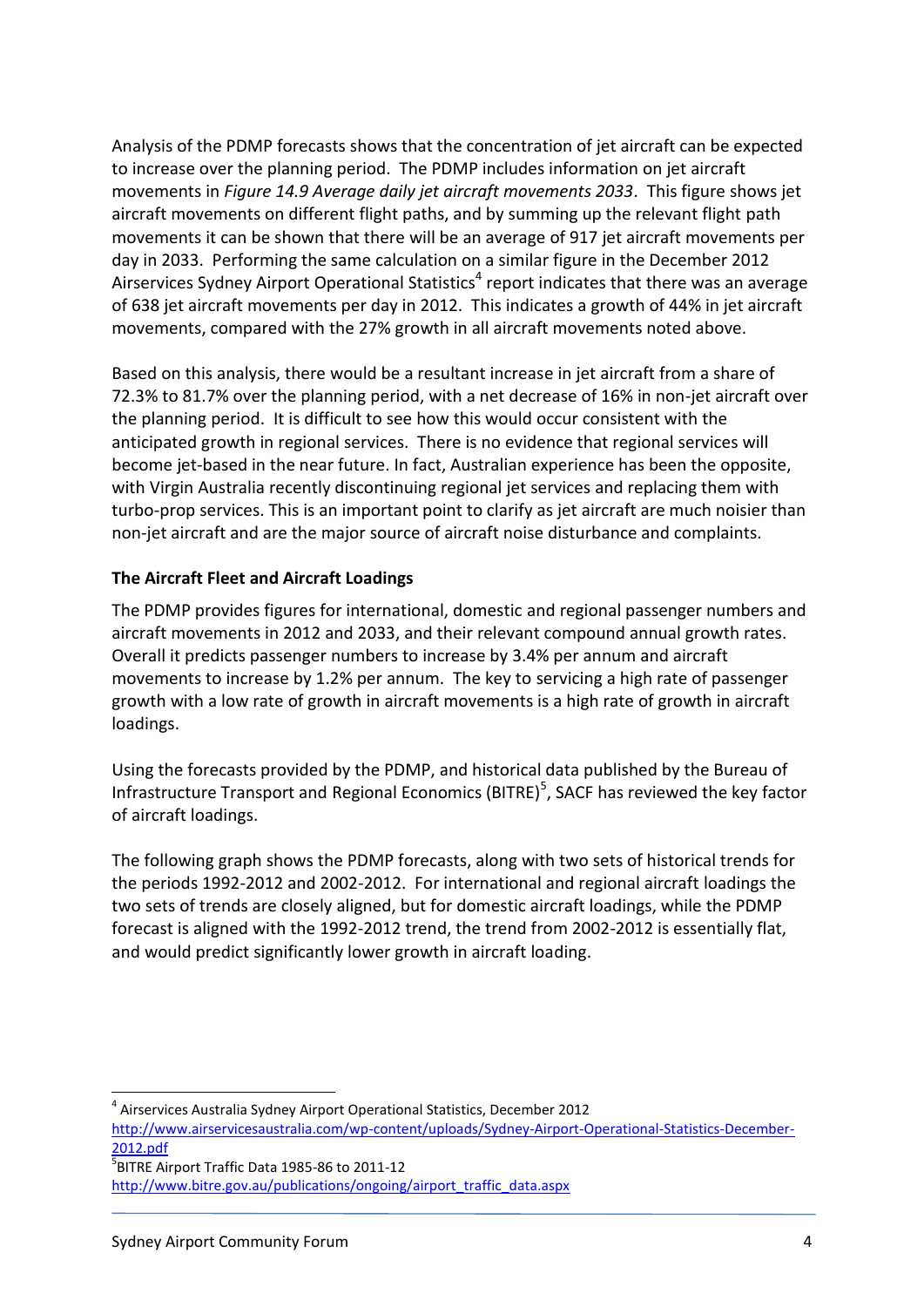

Following the collapse of Ansett Airlines in 2002 and the entry of low cost carriers into the domestic market, aircraft loadings have shown very little growth at all. If this low-growth trend in domestic aircraft loadings is indicative of an optimal aircraft load for the domestic market, and continues at the low rate it has for the past decade, the forecast passenger numbers would generate an additional 86,000 domestic flights per annum or 240 extra flights per day by 2033. In addition to rendering LTOP inoperable, such a large increase in aircraft movements would generate congestion and delays that would flow on to other airports, causing major disruption to schedules and undermining the efficiency of Australian aviation.

The PDMP argues that new, larger aircraft and higher load factors will reduce the number of aircraft movements. SACF is concerned that the PDMP's assumptions on domestic aircraft loadings are very optimistic, given the low growth since 2002 and the make-up of current domestic fleets and future orders. In August 2012 Qantas announced that it had substantially completed its fleet renewal program with 114 aircraft delivered over the past four years. The Qantas passenger fleet has an average age of 8.3 years. Virgin Australia has an average fleet age of 4.2 years. The majority of Virgin Australia's fleet comprises Boeing 737-800 aircraft. Virgin ordered 50 Boeing 737-800s in 2010 for delivery by 2017 and 23 Boeing 737-800 MAX aircraft in 2012 for delivery between 2019 and 2021. Both these aircraft are fuel efficient Next Generation aircraft, with similar passenger capacities to their counterparts in Virgin's existing fleet and it is likely that they, or similar aircraft, will remain in service for the duration of the planning period.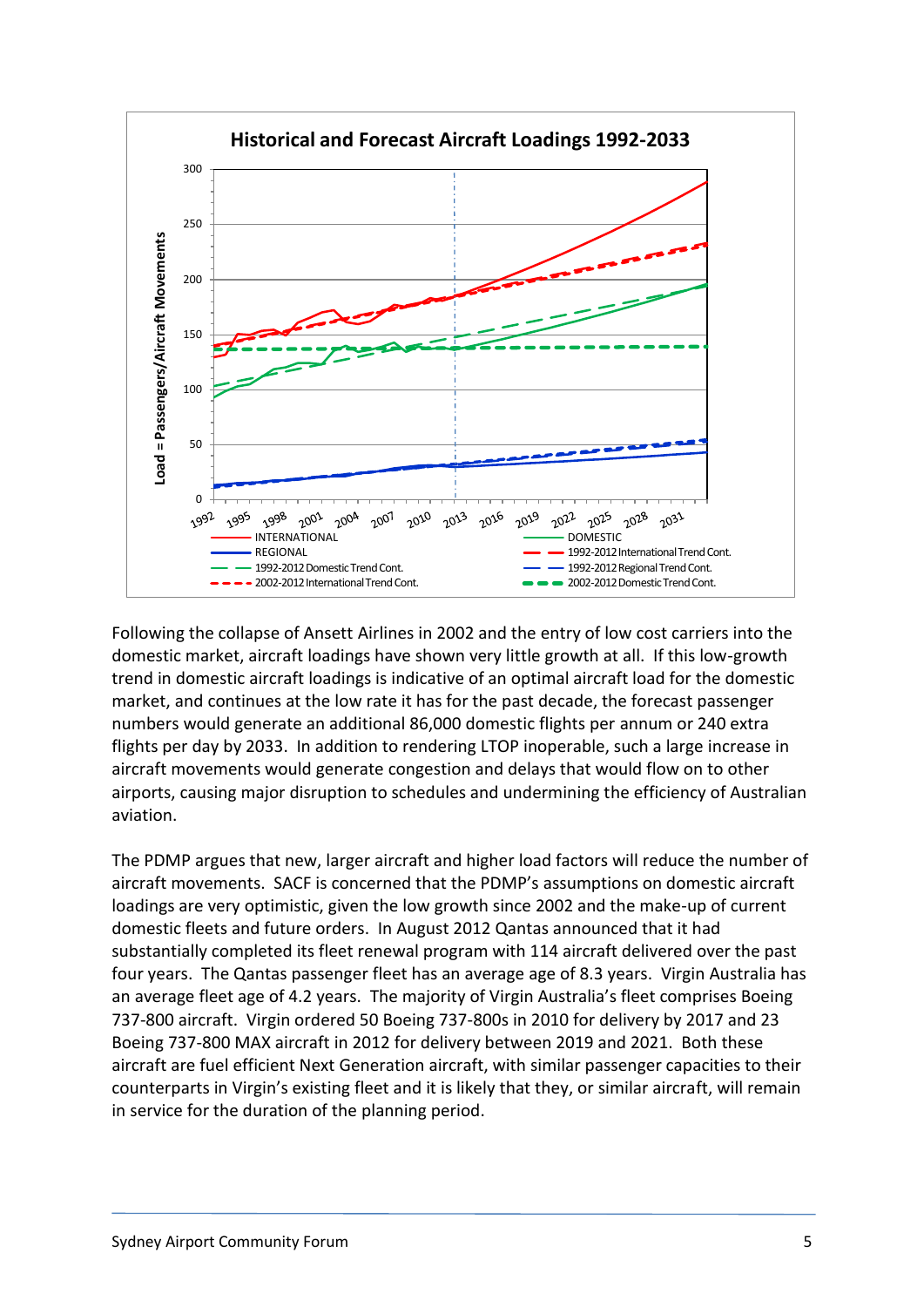Domestic aviation statistics published by BITRE<sup>6</sup> in July 2013 indicate that domestic airline capacity is growing faster than passenger numbers and that load factors are falling. It is likely that fuel efficiency not seating capacity will be the major driver for fleet renewal, as fuel savings are not directly dependent on load factors. Other factors, such as increased competition in the business travel sector may result in airlines deciding to provide more business class space and thus reduce aircraft seating capacity.

Given the growth in aviation in Asia and the Middle East there is likely to be continued strong demand for aircraft, and further delays in the supply of new aircraft should be expected. Qantas has yet to receive any of the Boeing 787 aircraft it ordered in 2005 for delivery in 2008, and has deferred orders for 50 Boeing 787s to 2016 and cancelled orders for a further 35.

The PDMP does not include any sensitivity analysis of its forecasts for aircraft loadings, and even a small overestimation of aircraft loadings will have a significant impact on the number of aircraft movements. SACF believes the existing assumptions underpinning aircraft loadings are over-optimistic and encourages SACL to consult more closely with the Board of Airline Representatives of Australia and with domestic airlines to test the assumptions used.

#### **Runway End Impacts**

The following graph depicts the actual runway end impacts from 1998 to May 2013 from the Sydney Airport Operational Statistics reports, and the forecast runway end impacts from the 2029 Master Plan and the PDMP for 2033.



<sup>6</sup> Bureau of Infrastructure, Transport and regional Economics *Domestic Airline Activity*<http://www.bitre.gov.au/statistics/aviation/domestic.aspx>

**.**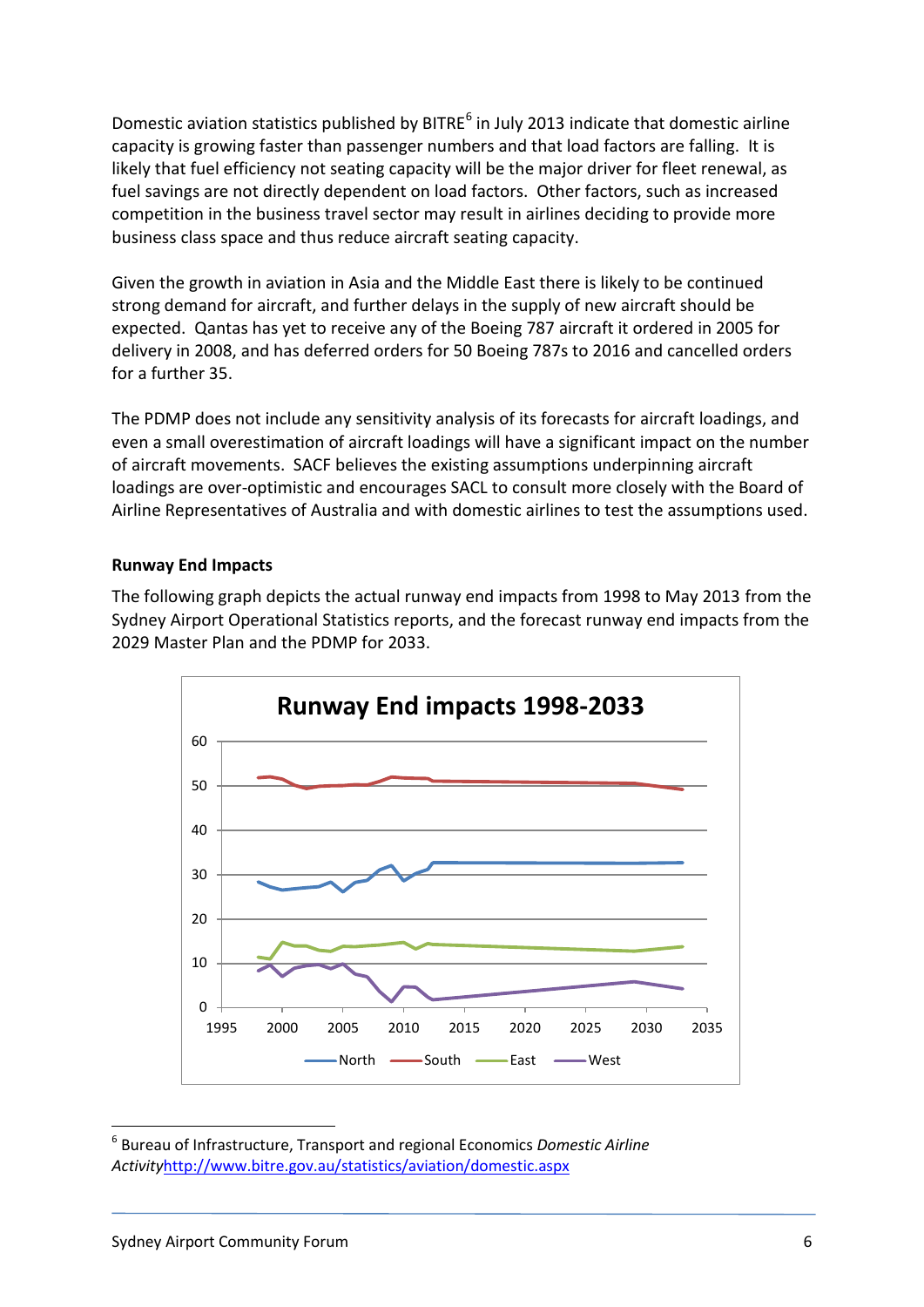This graph shows that the rising trend for the north flattens out after 2013, and the falling trend for the west rises after 2013 then falls again after 2029. The PDMP provides no explanation of the means by which these trend changes will be achieved, other than to provide forecast end points. SACF believes that a simple analysis of current trends indicates a continuing increase of traffic to the north and decreasing traffic to the west, essentially converging closer to parallel runway operations over time. Also of concern is the increased reliance on the use of Mode 7, the highest capacity noise sharing mode, which impacts on Kurnell residents.

The following table shows the average daily number of jet aircraft movements over all flight paths for selected suburbs in 2007 and 2012 (actual) and 2029 and 2033 (forecast) based on Figure 14.9 in the PDMP.

| <b>AREA OVERFLOWN</b>      | <b>TYPE</b> | <b>PATH</b>  | 2007 | 2012 | 2029 | 2033 |
|----------------------------|-------------|--------------|------|------|------|------|
|                            |             |              |      |      |      |      |
| North inner (Marrickville) | Arr         | A            | 149  | 187  | 314  | 302  |
| West north (Ashfield)      | Dep         | <sub>B</sub> | 49   | 63   | 115  | 103  |
| North & North Shore        | Arr         | C            | 100  | 124  | 200  | 199  |
| East & North (Harbour)     | Dep         | D            | 28   | 34   | 46   | 48   |
| East (Coogee)              | Arr         | F            | 20   | 15   | 29   | 26   |
| East & South (Maroubra)    | Dep         | F            | 37   | 53   | 50   | 53   |
| <b>Botany Bay Heads</b>    | Dep         | G            | 39   | 53   | 86   | 84   |
| South (Kurnell)            | Arr         | H            | 134  | 171  | 242  | 221  |
| South Kurnell sand hills   | Dep         |              | 101  | 109  | 136  | 141  |
| Inner West (Rockdale)      | A&D         | J            | 38   | 15   | 50   | 42   |
| West (Hurstville)          | Dep         | К            | 9    | 4    | 24   | 16   |
| West (Hurstville)          | Arr         | K            | 24   | 9    | 11   | 19   |
| West then North-west       | Dep         |              | 7    | 3    | 15   | 7    |

| Table 1 | Average Daily Jet Movements in 2007 & 2012 (actual) with 2029 & 2033 |
|---------|----------------------------------------------------------------------|
|         | (forecasts) for selected suburbs                                     |

The following table shows jet respite hours for selected suburbs as a percentage in 2007 and 2012 (actual) and 2029 and 2033 (forecast) based on Figure 14.10 in the PDMP.

| Table 2 | Average daily jet respite periods (% of period 06:00 to 23:00) in 2007 & 2012 |
|---------|-------------------------------------------------------------------------------|
|         | (actual) with 2029 & 2033 (forecasts) for selected suburbs                    |

| <b>AREA OVERFLOWN</b>      | TYPE | <b>PATH</b> | 2007 | 2012 | 2029 | 2033 |
|----------------------------|------|-------------|------|------|------|------|
|                            |      |             |      |      |      |      |
| North inner (Marrickville) | Arr  | А           | 6    | 6    | 4    | 3    |
| West north (Ashfield)      | Dep  | B           | 49   | 49   | 48   | 51   |
| North & North Shore        | Arr  |             | 55   | 55   | 53   | 49   |
| East & North (Harbour)     | Dep  | D           | 60   | 60   | 54   | 52   |
| East (Coogee)              | Arr  | F           | 90   | 90   | 88   | 90   |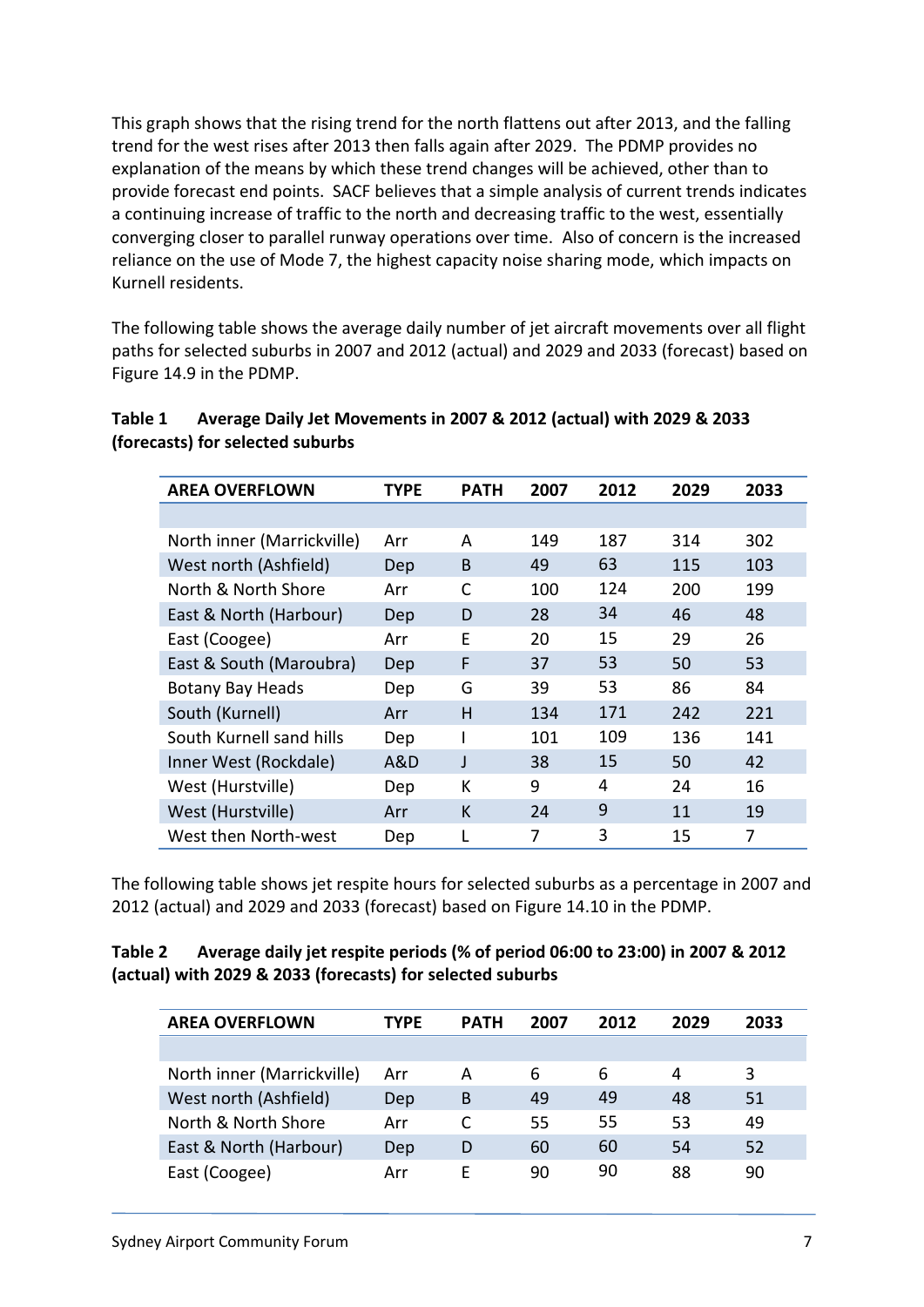| East & South (Maroubra)  | Dep | F | 59 | 59 | 54 | 52 |
|--------------------------|-----|---|----|----|----|----|
| <b>Botany Bay Heads</b>  | Dep | G | 43 | 43 | 51 | 48 |
| South (Kurnell)          | Arr | н | 49 | 49 | 48 | 51 |
| South Kurnell sand hills | Dep |   | 47 | 47 | 51 | 48 |
| Inner West (Rockdale)    | A&D |   | 86 | 86 | 79 | 85 |
| West (Hurstville)        | Dep | К | 96 | 96 | 84 | 91 |
| West (Hurstville)        | Arr | К | 91 | 91 | 96 | 94 |
| West then North-west     | Dep |   | 96 | 96 | 84 | 92 |

Furthermore, in terms of air traffic volumes, the PDMP forecasts that:

- International aircraft movements will grow at 2.3% per annum, which will result 62% more international flights by 2033.
- Domestic aircraft movements will grow at 1.0% per annum, with 25% more domestic flights by 2033.
- International flights will account for 26.6% of total aircraft movements in 2033 compared with 22.3% in 2012.

International flights involve larger aircraft, and aircraft that are heavily laden on take-off, and this will put more pressure on the use of the parallel runways, particularly the main north south runway (16R/34L).

Standard operating procedures preclude aircraft larger than A330 from using the third runway (16L/34R), and the east-west runway is not long enough to handle long haul flights. This will result in an increasing number of aircraft being allowed to maintain runway heading over northern suburbs on departure from runway 34L, and will essentially recreate the 'Bennelong Funnel' situation that LTOP was designed to address.

Yet despite the forecast increased share of international flights in 2033, the PDMP predicts very little change in the proportion of aircraft that will use the parallel runways, as demonstrated by the forecast runway end impacts which show no change for the north, a slight rise for the east (presumably through more use of parallel runway mode 9) and a slight decrease for the south.

The PDMP also mentions the possibility that aircraft could use steeper angles of ascent and descent. This would have a disproportionate impact on residents living close to the airport, and would change the noise contours on which the ANEF 2033 is based.

### **Airservices Australia Technical Report to the Joint Study**

In a technical report to the Joint Study of Aviation Capacity in the Sydney Region<sup>7</sup>, Airservices Australia analysed the effects of forecast traffic levels on LTOP. A key finding of

**.** 

<sup>7</sup> Airservices Australia 2012 *Effect of forecast demand on the Long Term Operating Plan for Sydney (Kingsford-Smith) Airport,*Joint Study of Aviation Capacity in the Sydney Region, Volume 2 Technical Report B4 *[http://www.infrastructure.gov.au/aviation/sydney\\_av\\_cap/files/Technical\\_Papers\\_Volume\\_2-](http://www.infrastructure.gov.au/aviation/sydney_av_cap/files/Technical_Papers_Volume_2-Joint_Study_on_Aviation_Capacity_in_the_Sydney_Region.pdf) [Joint\\_Study\\_on\\_Aviation\\_Capacity\\_in\\_the\\_Sydney\\_Region.pdf](http://www.infrastructure.gov.au/aviation/sydney_av_cap/files/Technical_Papers_Volume_2-Joint_Study_on_Aviation_Capacity_in_the_Sydney_Region.pdf)*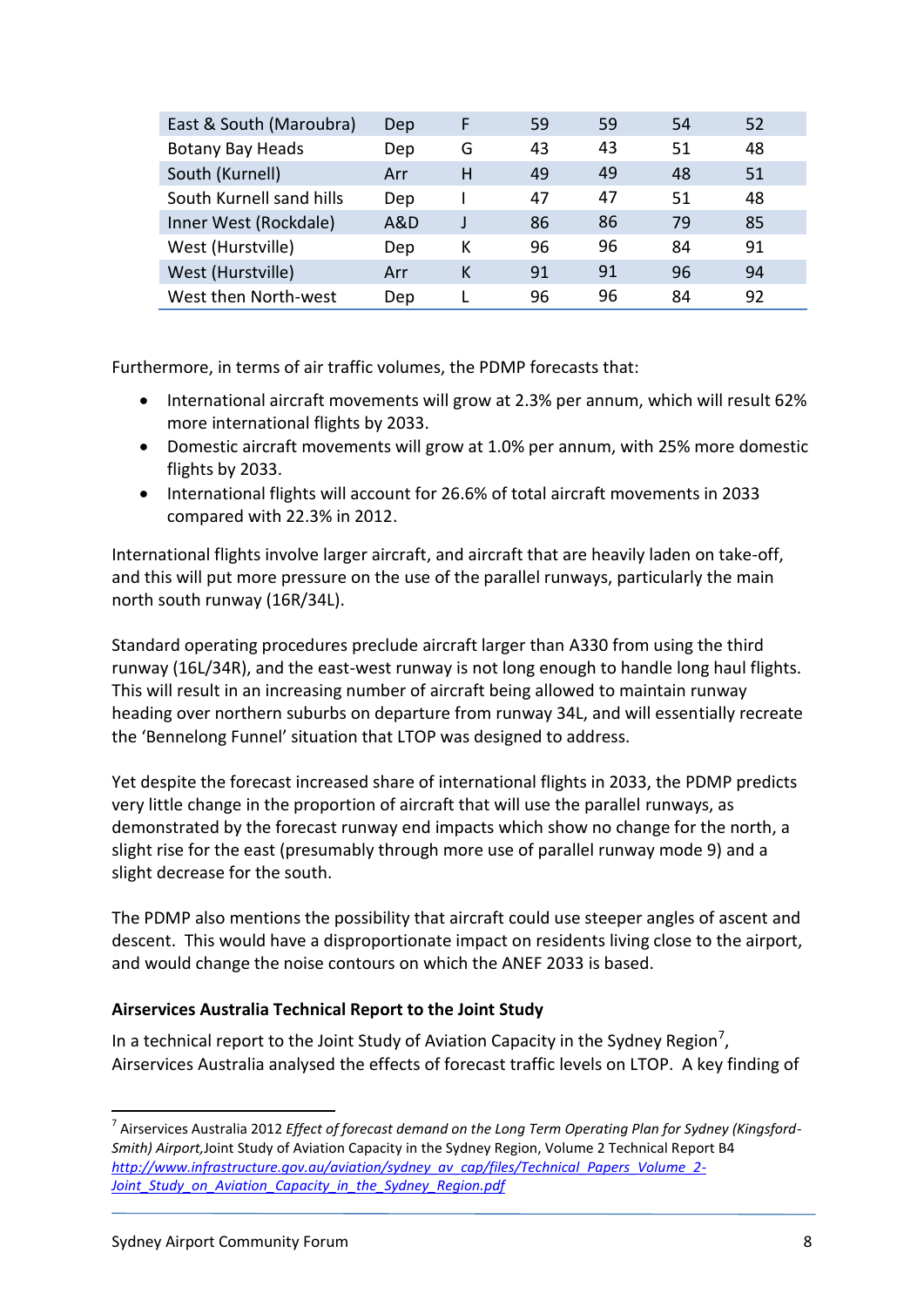this report is that the ability to use LTOP noise sharing runway modes during the middle of the day (1100 to 1500 hrs) will reduce over time as traffic demand increases. Specifically:

- At current levels Modes 5, 14A and SODPROPS are not sustainable between 1100 1200 hrs.
- By 2020 Modes 5,14A and SODPROPS will not be sustainable in the middle of the day.
- Mode 7 is sustainable in the middle of the day to 2025, subject to reasonable delay.

The assumptions in this report are that aircraft movements will grow by 1.8% per annum to 2020 and 1.6% per annum from 2020 to 2025. In 2010, BITRE forecast aircraft movements at Sydney Airport to grow by 2.3% from 2008-09 to 2029-30. $^8$  Both of these forecasts are significantly higher than the PDMP forecast average growth rate in aircraft movements of 1.2% per annum.

While the technical report notes that Mode 7 is sustainable, it cannot be used in southerly winds. This limitation restricts the options for air traffic controllers to select a noise sharing mode with sufficient capacity to handle forecast traffic levels in the middle of the day. On southerly wind days Mode 10 will be the only option that can handle the forecast aircraft traffic levels by 2020. This will put arriving aircraft over the northern suburbs all day and revert to the situation which LTOP was designed to address. Southerly winds are a regular feature of Sydney's climate and are the prevailing winds during the summer months.

The forecast increases in aircraft movements indicate that by the mid-2020s (and probably earlier) the fair and equitable distribution of aircraft noise will become impossible. The PDMP should demonstrate how noise sharing will be achieved if aircraft movements are allowed to increase to the extent currently forecast in the PDMP.

The PDMP repeatedly claims that it has been prepared on the basis of no changes to noise sharing arrangements and no changes to flight paths. However the Airservices technical report shows that there will be changes to the noise sharing arrangements as increased traffic demand restricts the runway mode options available for noise sharing. It is also difficult to see how SACL can give undertakings about flight paths, which are the responsibility of Airservices.

The Airservices technical report also includes information on wake turbulence separation standards. When an aircraft takes off or lands it can create wake turbulence which can affect a subsequent aircraft movement. Larger aircraft create greater wake turbulence and require greater separation times and distances for following aircraft, particularly when there are no crosswinds. The predicted growth in international aircraft movements will increase the proportion of large aircraft in the fleet mix and can be expected to increase the delays associated with wake turbulence separation on calm days. This is a safety issue, and it is matter of concern that the PDMP does not appear to have taken wake turbulence separation into account.

**<sup>.</sup>** 8 Bureau of Infrastructure Transport and Regional Economics (BITRE) Report 117 *Aircraft Movements through capital city airports to 2029-30: [http://www.bitre.gov.au/publications/2010/report\\_117.aspx](http://www.bitre.gov.au/publications/2010/report_117.aspx)*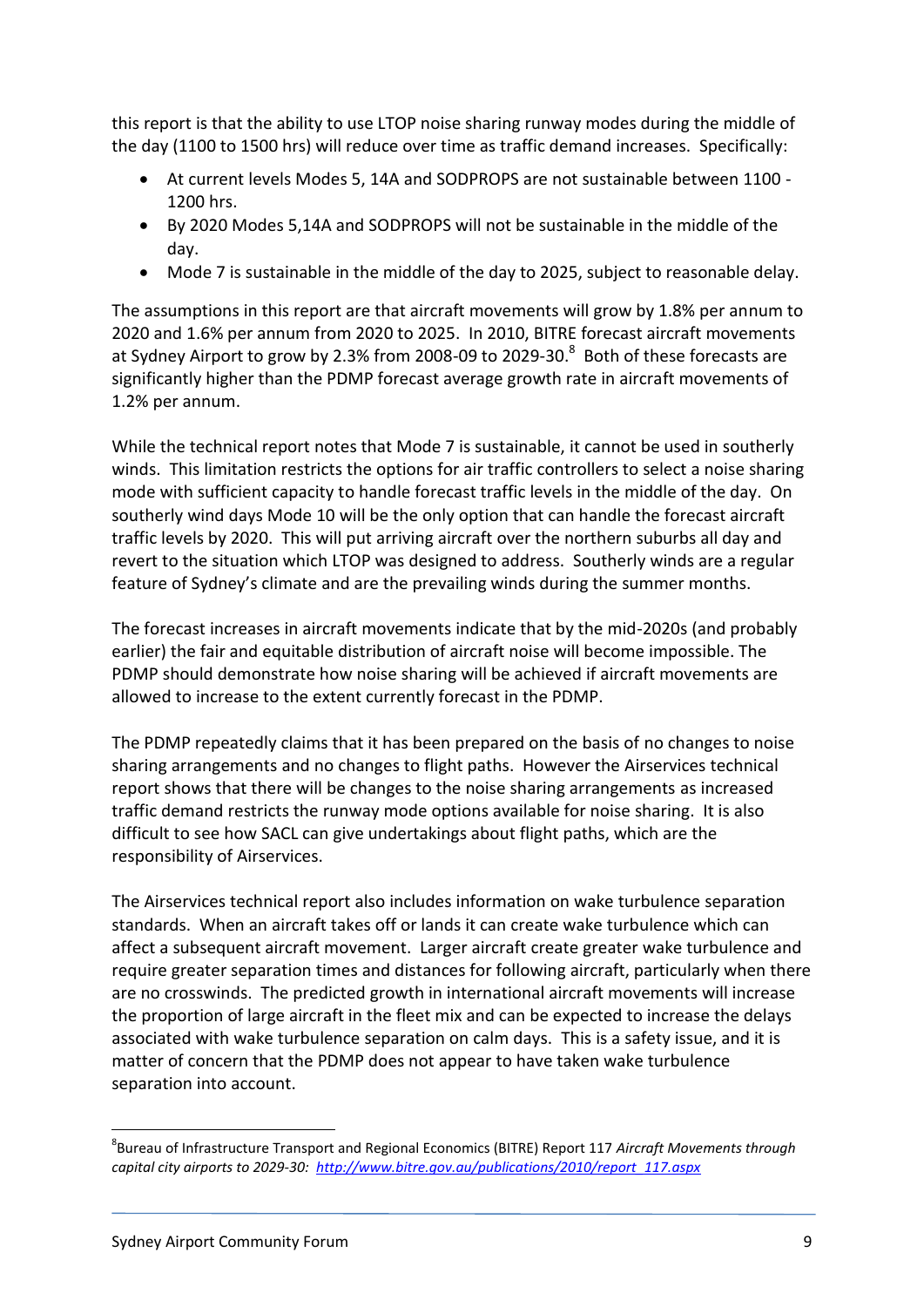### **The Master Plan as a Planning Document**

In an integrated planning environment the Sydney Airport Master Plan will have an impact on the planning activities of State and Local Governments, tourism and other industries, and it is important that it provides an accurate forecast of demand and levels of service for the term of the Plan.

It is of concern therefore that the PDMP appears to have been unduly motivated to deny concerns about Sydney Airport's capacity expressed in the independent Joint Study, without providing sufficient evidence or detail to seriously challenge the Joint Study's conclusions.

SACF has expressed strong support for the development of a second airport for Sydney as soon as possible. While SACL has the first option on a Second Sydney Airport, it also has an interest in getting the maximum benefit out of its existing asset for as long as possible. SACF contends that this has influenced the PDMP and caused it to adopt a defensive position that deliberately downplays the capacity constraints that have been clearly identified in the Joint Study, in an attempt to protect its monopoly position and prevent investment in Sydney's much needed additional aviation capacity.

The over-optimistic position of the PDMP within the larger integrated planning environment only serves to promote apathy within Commonwealth, State and local governments that will further delay planning and investment in a second airport for Sydney. Some sensitivity analyses should be undertaken to assess the effects of different growth rates in passenger numbers and aircraft loadings, so that the risks can at least be quantified and planners can more accurately assess the likelihood of Sydney Airport achieving its projections.

### **Ground Transport Plan**

SACF congratulates SACL for the first Ground Transport Plan under the revised arrangements for Airport Master plans established by the Australian Government. The Ground Transport Plan is a concrete example of the improvements that SACF has long advocated in planning integration on and off airport.

The Forum notes that the forecast doubling of passengers at the airport will impact on traffic and encourages SACL to work closely with State and Local Governments to develop an integrated ground transport plan that can adequately service the airport without adversely impacting on surrounding suburbs. Greater use of public transport would reduce the environmental impact of travel to and from the airport and may play a role in reducing road traffic congestion. Therefore, feedback from individual councils and the NSW State Government should be incorporated where possible into the final draft master plan on these matters. SACF notes however, that the task of accommodating a doubling of passenger numbers on the road network, in addition to other road users and the expanding Port Botany traffic, is going to be very difficult. As in the aviation aspects of the PDMP, the Ground Transport Plan relies on a series of best case scenarios coming together to accommodate demand and deny the need for an additional airport site for Sydney.

The Ground Transport Plan plays a prominent role in managing the impacts associated with people travelling to and from the airport. However, by limiting itself to airport passengers, visitors and SACL staff, the Ground Transport Plan misses a vital opportunity to apply its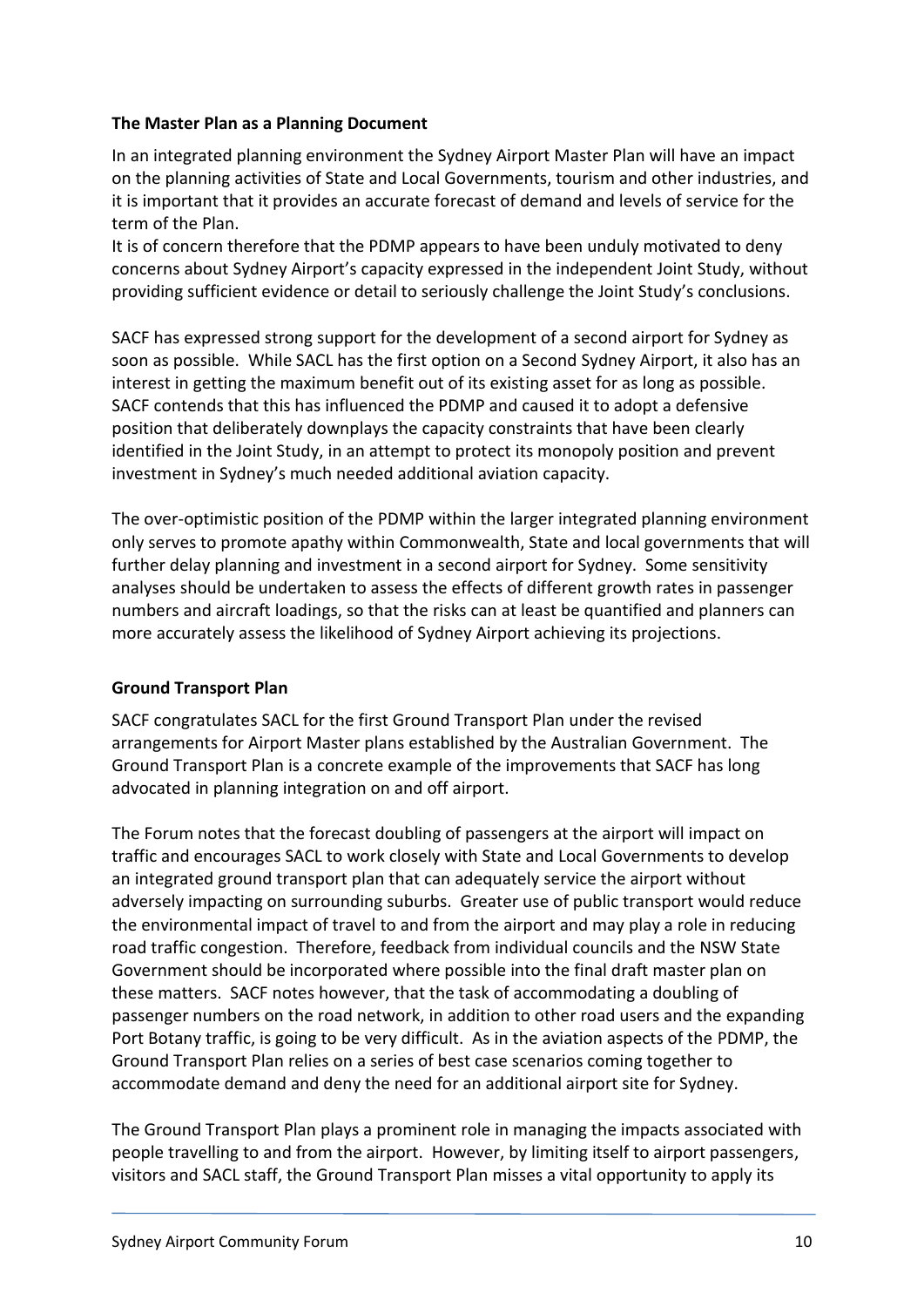objectives universally to the majority of the 28,000 onsite workforce employed by the airport's tenants and operators. SACL has the opportunity in the draft Master Plan to engage its tenants and operators through its lease/commercial negotiations and develop strategies and key performance indicators under workplace travel plans that could assist in uniting efforts to reduce car trips to the airport by the airport's workforce. Due to the constraints that exist with the existing public transport system, alternative measures such as an airport tenant funded park and ride system, car sharing, measures to encourage the NSW State, or Federal, Government to remove the fare penalty for use of the airport's two heavy rail stations<sup>9</sup>, enhanced bus services, particularly to Sutherland Shire and the St George area, including "out-of-hours" services which recognise the varying shift-work demand associated with the airport and other active transport incentives could be employed.

The PDMP proposes that the airport has a total of up to 25,000 on-site parking spaces, nearly doubling the airport's total parking provision. No detailed analysis has been provided regarding the implications (traffic or environmental) of providing such a significant increase to the on-site parking quantum. Consequently it is requested that an overall transport and parking strategy be provided, which includes analysis of the likely impacts of 25,000 on-site parking spaces and proposed initiatives to increased public transport mode share for airport users, particularly employees.

The impacts of traffic travelling to and from the airport affect local council areas in the region through the economic and social costs associated with traffic congestion. Some local councils have expressed the view that the planned changes to traffic arrangements are unlikely to effectively manage the anticipated growth in traffic movements and relieve congestion in the long term.

SACF is also concerned that much of the traffic projected to be created by the future developments in the airport precinct, particularly the new commercial developments, relies on the WestConnex project to provide access and an easing of surface road conditions to the airport. As this project has not yet been approved it is considered that any additional capacity associated with WestConnex should not be considered as available.

### **Land Use associated with air freight**

The PDMP notes that an area north of Airport Drive is planned to be established as an airport logistics zone to support airport freight operations and support facilities providing a direct landside and airside vehicular access. Marrickville Council has expressed concerns that any future increases in air freight activity may have an impact on land in Marrickville LGA and should be averted.

#### **Increased Ancillary Commercial Development**

The PDMP proposes significant increases in the total commercial floorspace to be provided in and around Sydney Airport including up to 240,000 square metres of floor space (additional to the terminal buildings); a waterfront development along the banks of the

**.** 

<sup>&</sup>lt;sup>9</sup>The Preliminary Draft Master Plan mentions the desire to remove the fare penalty for the airport's heavy rail stations, however it does not propose any measure which would encourage the governments (State or Federal) to take such action.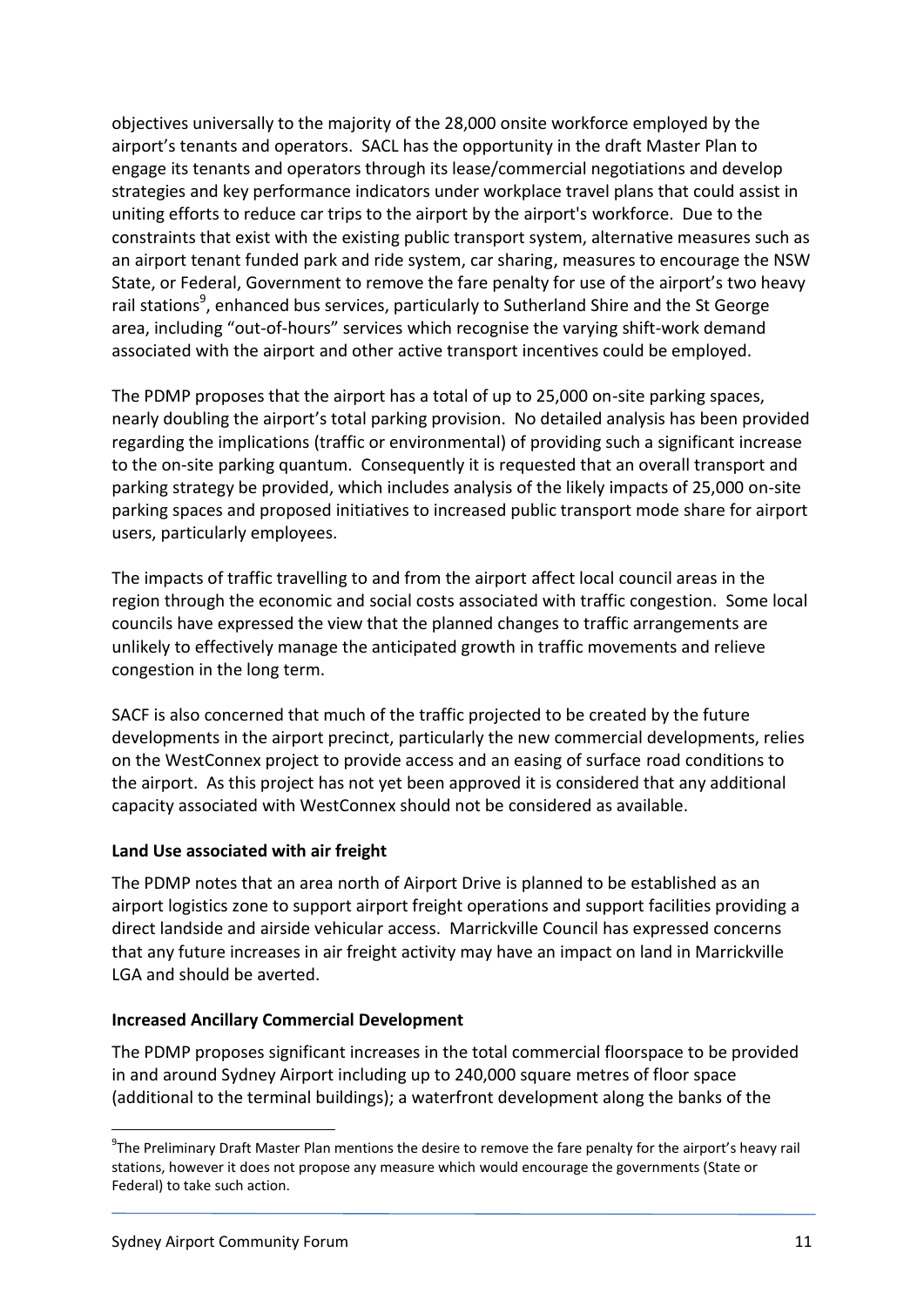Cooks River; and two additional hotels of between 200 and 500 rooms. This increased commercial development has the potential to significantly alter the nature of the airport precinct, possibly creating a "destination" separate from the terminals proper. It is considered essential that development of this magnitude should have an overall traffic and transport management strategy including mode share goals, an overall traffic budget and a series of initiatives to ensure both the traffic and economic impacts are acceptable for adiacent centres.

Additionally, traffic demand associated with the workforce of these commercial sectors will require careful consideration. New commercial premises should be developed with measures to encourage increased mode share for public transport including the establishment of individual or precinct Work-based Travel Plans and incentives to encourage the NSW State Government to provide improved public transport services.

### **SACF Desired Outcomes**

SACF is concerned that the PDMP forecasts and the assumptions underpinning them are optimistic in terms of aircraft loadings and fleet renewal and consequently will underestimate the number of aircraft movements at Sydney Airport. SACF recommends the PDMP include sensitivity analysis of its forecasts as even a small overestimation of aircraft loadings will have a significant impact on the number of aircraft movements. SACF also recommends that the PDMP include mode usage forecasts to illustrate the progressive impact of aircraft movements and changes in the aircraft fleet mix on runway mode usage at 5 yearly intervals over the planning period.

SACF notes that noise sharing at Sydney Airport is already under threat and will be further marginalised under the forecast increase in aircraft movements.

SACF is concerned that the forecast increased in aircraft movements proposed in the PDMP will result in a level of noise that is environmentally and socially unacceptable. SACF notes that noise sharing at Sydney Airport is already under threat and the forecast growth will further diminish any opportunity to implement LTOP as originally intended.

SACF is committed to maintaining the curfew in its current form, and the movement cap of 80 movements per hour. In addition the Forum would like to see the 2013-2033 Sydney Airport Master Plan take some real steps to ensure that noise sharing under LTOP is able to operate effectively. In order to do this the Forum proposes that special noise sharing caps of 60 movements per hour be applied for two hours during the morning peak, two hours in the afternoon peak and during the hours 1100-1500 in the middle of the day. The Forum also proposes that these noise sharing caps be applied during the noise sensitive periods of 0600-0700 on weekdays and 0600-0800 on weekends and 2200-2300 every day.

SACF maintains that the objective of growing Sydney Airport to its 'maximum practical operational capacity' is inconsistent with the ability to implement noise sharing under LTOP in any significant sense, and with the commitment to no change to the curfew or the movement cap. Hence, SACF strongly urges the government to select a site for a second Sydney airport and begin construction as soon as possible.